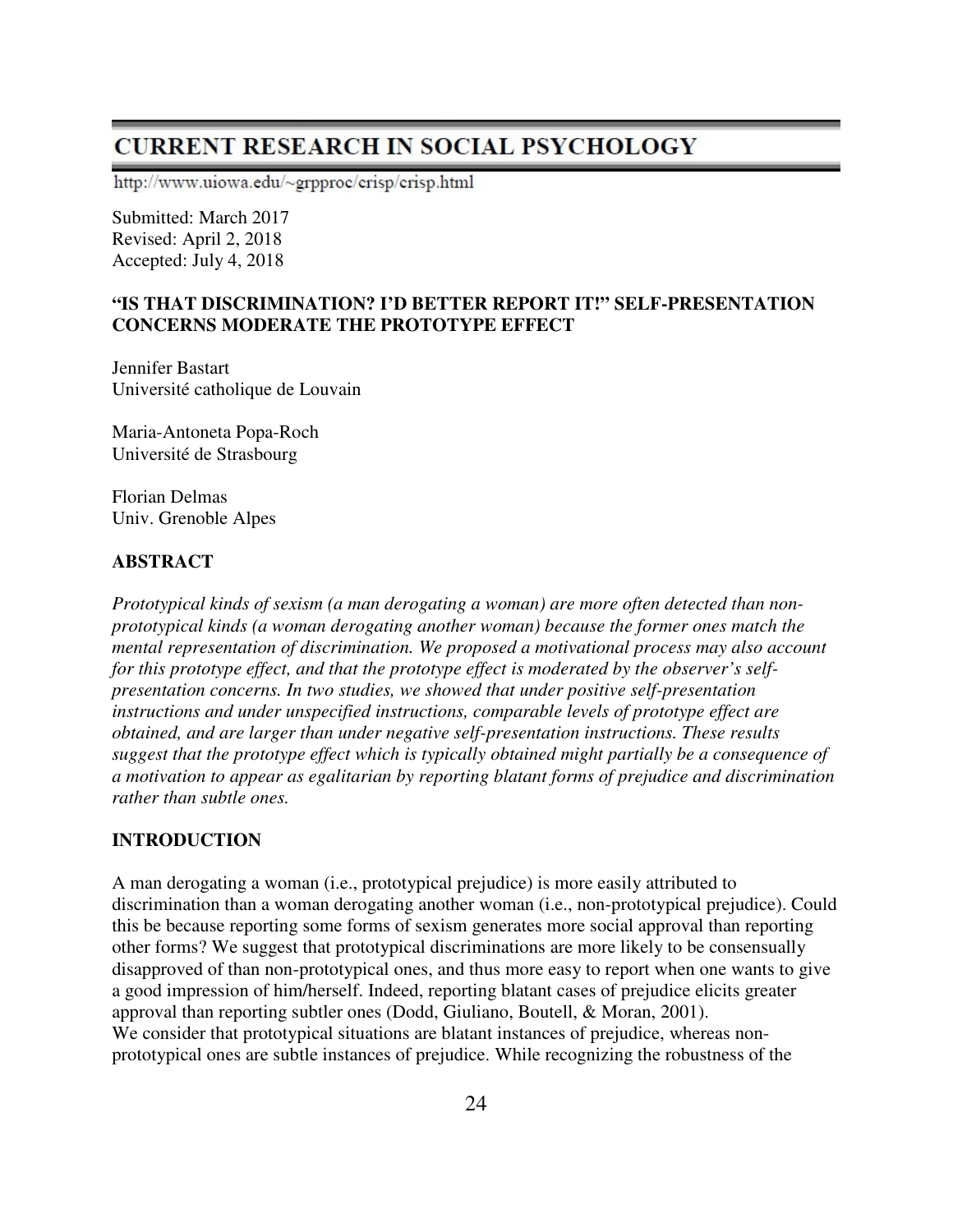prototype effect regarding discrimination perception, we propose that motivational issues can contribute to reports of prototypical forms of discrimination compared to non-prototypical ones.

# **PREJUDICE AND PROTOTYPE EFFECT**

Prejudice is more likely to be detected and reported when it is committed by an expected perpetrator and directed toward an expected victim (Krumm & Corning, 2008). Indeed, sexist treatments toward women are more detected when expressed by a man than by a woman (e.g., Baron, Burgess & Kao, 1991). Processes underlying this "prototype effect" (Baron et al., 1991; Inman & Baron, 1996; Inman, Huerta, & Oh, 1998) are explained by cognitive matching: A situation is perceived as discriminatory to the extent that it fits prototypes regarding discrimination in memory (Baron et al, 1991; Inman & Baron, 1996). Consequently, prototypical forms of prejudice are more detected because they are more accessible in memory. Recognition of non-prototypical forms requires deliberative thinking and is impeded under cognitive load, whereas recognition of prototypical ones is not (Marti, Bobier & Baron, 2000). However, in this body of research, discrimination detection was measured via discrimination reports (e.g., explicit questions about discrimination occurrences or traits attribution to the perpetrator). Given the normative pressure on discrimination reports (Kaiser & Major, 2006), we argue that motivational processes can also account for the prototype effect. That is the motivation to appear as egalitarian would lead people to over report prototypical forms of prejudice, but not non prototypical.

# **EGALITARIAN STANDARDS AND DISCRIMINATION REPORT**

People are motivated to be and to appear egalitarian (e.g., Monteith & Walters, 1998). Failing to act according to egalitarian standards induces negative self-directed feelings and strategies to restore a positive self-image. For instance, appearing as having expressed prejudice elicits negative self-directed affects (Czopp & Monteith, 2003), and efforts to appear unprejudiced in subsequent interactions (Mallett & Wagner, 2011). Another way to foster one's egalitarian image is being alert in situations where someone is the target of derogatory treatment and to report it. Indeed, the egalitarian norm strongly regulates individuals' reactions facing potentially discriminatory situations (e.g., Crandall, Eshleman, & O'Brien, 2002). It also regulates discrimination reports. Indeed, some types of discriminations, the blatant one, are easier to report than others, the subtle ones (Dodd et al., 2001; Zou & Dickter, 2013). This is due to the fact that blatant (or old fashioned) forms of prejudice are perceived as more likely to violate the egalitarian standards than subtler (or more modern) forms of prejudice (Barreto & Ellemers, 2005; Pettigrew & Meertens, 1995).

The tendency to report forms of discrimination differently because of their obviousness can be extended to the prototype effect. We argue that prototypical forms of discrimination are more consensual than non-prototypical forms (e.g., Inman & Baron, 1996), thus, the former can be considered as blatant and the later as subtle. Consequently, reporting prototypical forms of prejudice may be less hazardous for an individual's self-image than reporting non-prototypical forms. Therefore, we propose that the prototype effect observed in the literature is partially due to participants' motivation to maintain a positive self-image in an antidiscrimination social context.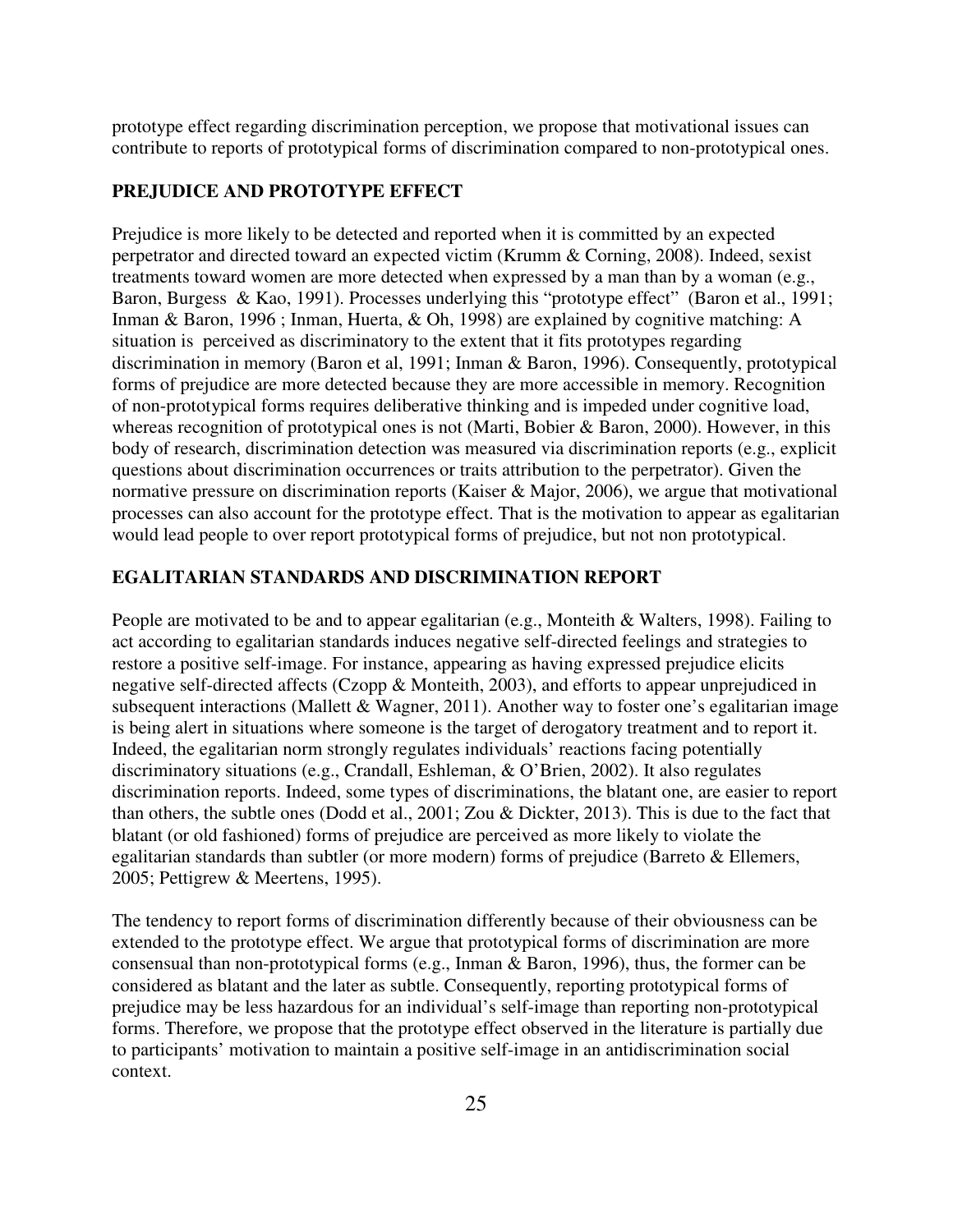# **OVERVIEW OF THE PRESENT STUDIES**

We addressed this research question in the case of sexism by using a self-presentation paradigm (e.g., Jellison & Green, 1981). This procedure is commonly used to distinguish normative behavior from counter-normative behavior. Usually, participants are asked to present themselves to give a good impression in one experimental condition (this leads them to display pronormative responses) or to give a bad impression on another (this leads them to adopt counternormative responses; e.g., Darnon, Dompnier, Delmas, Pulfrey, & Butera, 2009). By comparing the behavior displayed in a standard condition where no self-presentation instruction is given to the behavior adopted in the pro-normative and counter-normative ones, it is possible to determine whether the latent norm influences the behavior in standard conditions.

We applied this rationale in the present studies: Participants were asked to assign traits to the main actor of a discriminatory scenario in order to give a positive or negative image of themselves ("positive self-presentation" and "negative self-presentation" instructions) or without any specific instructions ("standard" instruction). We predict that because reporting prototypical forms of discrimination – compared to non-prototypical ones – is socially valued as it conforms to the non-discrimination norm, participants in the standard condition and participants in the "positive self-presentation" condition will more frequently report sexism directed towards a woman when exhibited by a man (i.e., prototypical discrimination) than when exhibited by a woman (i.e., non-prototypical discrimination), and that this prototype effect will be reduced for participants in the "negative self-presentation" condition. We tested this prediction in two studies.

### **STUDY 1**

#### **Method**

#### **Participants and design**

Ninety-nine psychology undergraduate volunteers participated in this study (72 women). Their mean age was 22.27 (*SD* = 9.83). The experiment employed a 3 (Instructions: positive selfpresentation, negative self-presentation, standard) X 2 (Perpetrator Gender: male, female) between-subjects design.

#### **Material and Procedure**

Each participant received a booklet containing three critical and two filler vignettes. Critical vignettes described interactions between two characters. The target of sexist prejudice was always a female who received a derogatory comment involving her group membership (e.g., "Women do not know how to drive!"). The perpetrator was male or female. Filler vignettes were written in a similar way except that the actor addressed a derogatory comment to the female target without expressing any sexist stereotype. To avoid an effect of a specific critical vignette on sexism perception among the others, they were presented in two different orders. Because this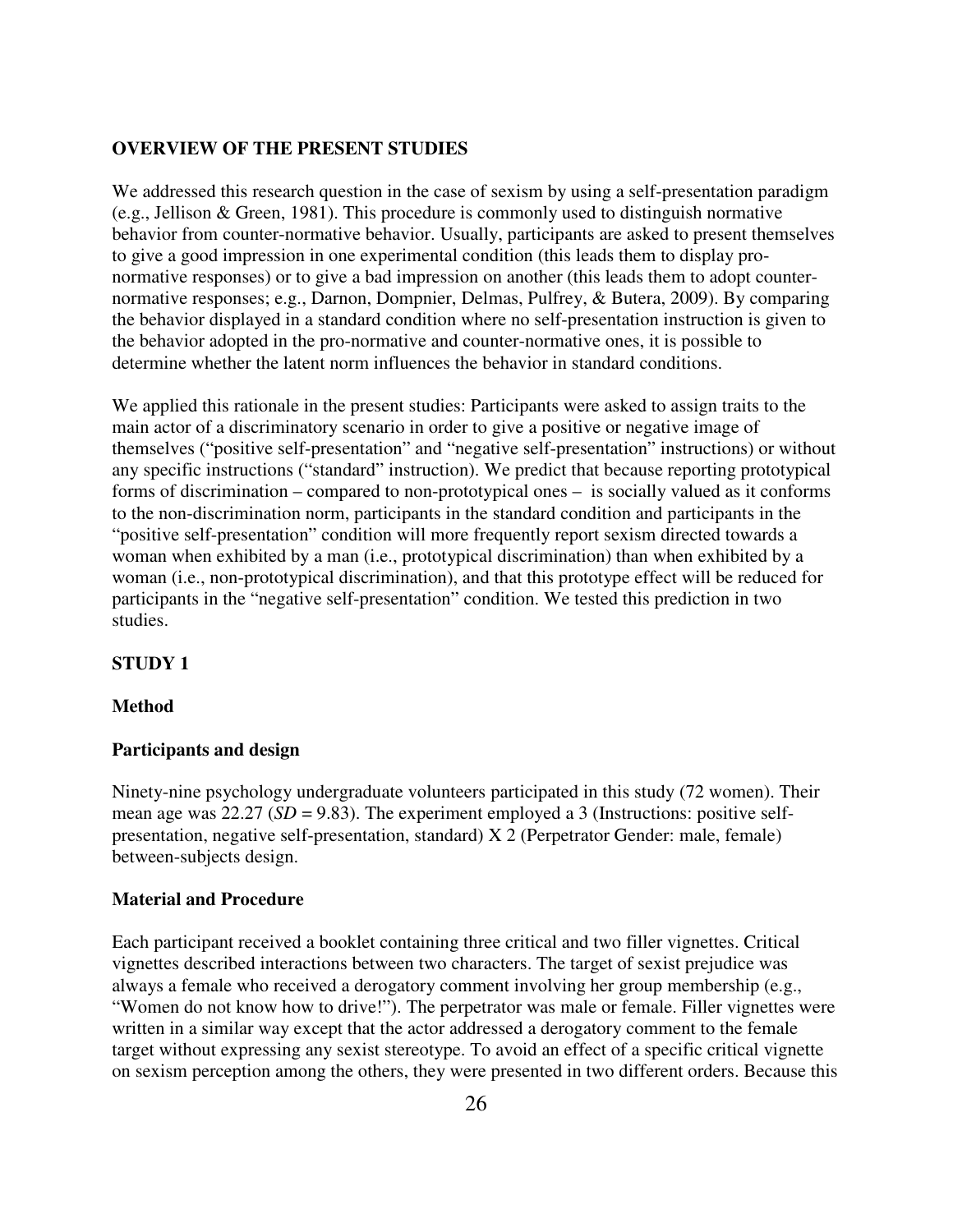variable did not account for any variance, nor interact with our variables, it has been retrieved from the analyses presented below.

Participants were contacted during a lecture. Self-presentation was manipulated through instructions written on the first page of the booklet. In the positive self-presentation condition, we asked participants to respond in order to give a positive image of themselves to the student who will be reading the responses. In the negative self-presentation condition, we asked participants to respond in order to give a negative image of themselves. To make the egalitarian norm stand out in these two conditions, we introduced the vignettes as a material used in a lecture on moral judgment. In the standard condition, neither self-presentation instructions nor indications regarding the norm were given; participants were told to answer sincerely. After reading each vignette, participants had to generate three characteristics to describe the person whose name was spelled in capital letters (i.e., the perpetrator). Finally, participants provided some demographic information, and they were debriefed and thanked.

#### **Responses coding**

Two raters blind to the experimental conditions coded the traits provided by the participants, "1" if the judge considered the participant to perceive the main actor as sexist*,* "0" if not. The rating procedure was similar to the one used by Baron and colleagues (1991). The independent coders were instructed to evaluate if the perpetrator was perceived as sexist. Accordingly, they were instructed to read all the traits provided by the participants (one, two or three traits), and to code the whole response, not each individual traits(e.g., if a participant reported the traits "macho", "stupid" and "conservative", the response is coded "1"; if the reported traits were "selfish", "lonely" and "unfriendly", the response is coded "0"). Discrepancies between judges were resolved after a discussion. Because all participants saw three critical vignettes, we used the number of perpetrators qualified as sexist by each participant as a dependent measure. Thus, the values of the dependent measure were ranked from 0 (no perpetrators qualified as sexist) to 3 (all perpetrators qualified as sexist). The two raters reached a 99% agreement.

# **Results and discussion**

We conducted a 3 (Instructions: positive self-presentation, negative self-presentation, standard) X 2 (Perpetrator gender: male vs. female) between-subjects ANOVA. There was a main effect of Perpetrator gender,  $F(1, 97) = 10.15$ ,  $p < .05$ , *Partial Eta* 2 = .09, replicating the prototype effect, and a main effect of the instruction  $F(2, 96) = 5.26$ ,  $p < .05$ , *Partial Eta*  $2 = .05$ . To decompose this main effect, we used two orthogonal contrasts. The first one is the contrast of interest and compares discrimination reports under standard and positive self-instruction (coded both "1") to discrimination reports under negative self-presentation instruction (coded "-2"). The second one compares discrimination report under standard self-presentation instruction (coded "-1") and under positive self-presentation instruction (coded "1"; the negative self-presentation instruction is coded "0"). The first contrast was significant,  $F(1, 97) = 9.56$ ,  $p < .05$ , *Partial Eta* 2 = .09, participants report more discrimination under standard ( $M = 1.64$ ,  $SD = 1.02$ ) and positive selfpresentation instruction ( $M = 1.36$ ,  $SD = 1.17$ ) than under negative self-presentation instructions  $(M = 0.85, SD = 1.0)$ . The second contrast testing the difference in discrimination report between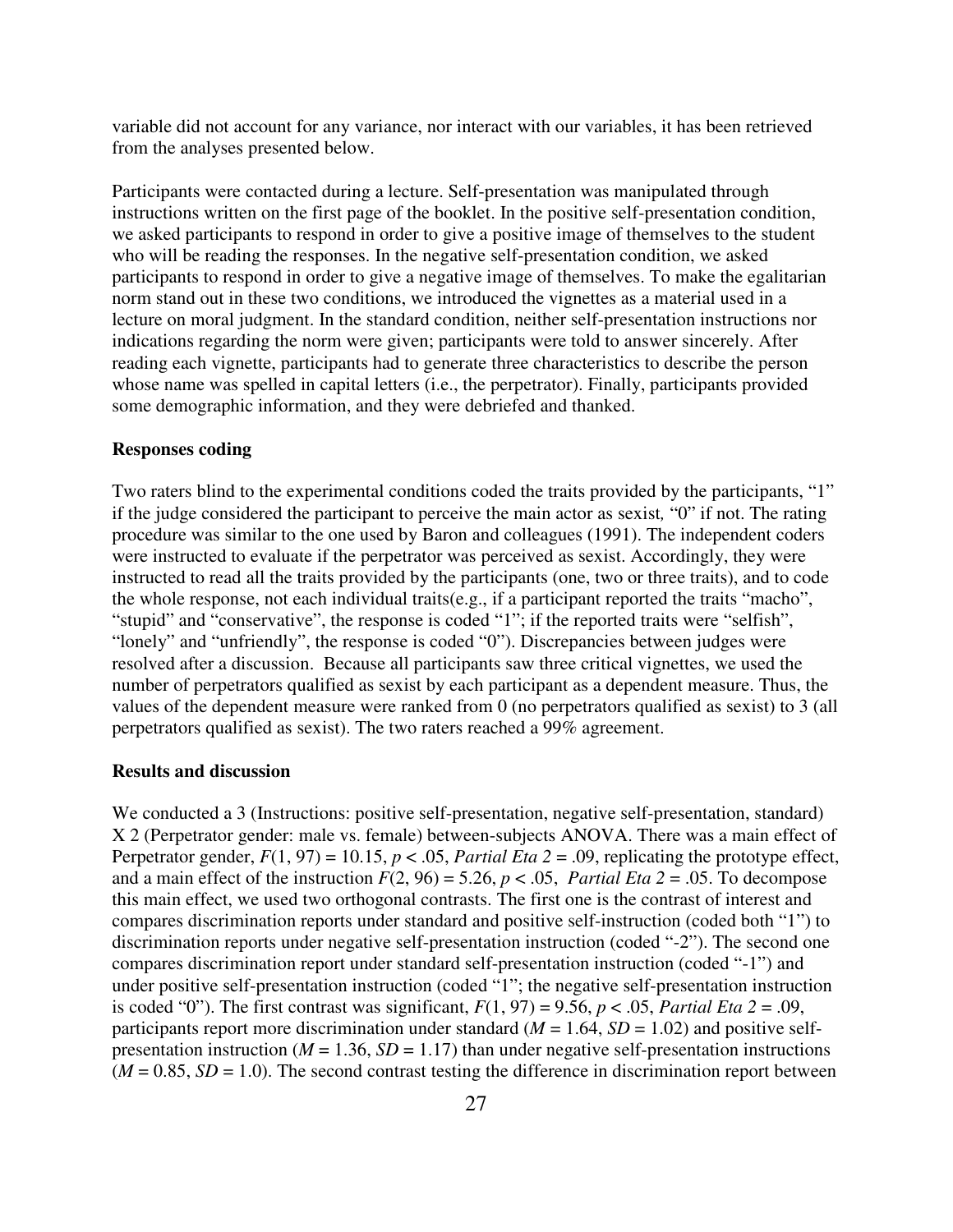standard and positive self-presentation instruction was not significant *F*<1. The interaction is also significant  $F(2, 96) = 4.56$ ,  $p < .05$ , *Partial Eta*  $2 = .04$ . To decompose this interaction, we used the two same contrasts. The first one compares the prototype effect (i.e., number of prototypical discrimination reports minus number of non-prototypical discrimination reports) under standard and positive self-presentation instructions to the prototype effect under negative self-presentation instruction. As expected, this effect was significant,  $F(1, 97) = 8.57$ ,  $p < .05$ , *Partial Eta 2* = .08), participants qualified more male perpetrators as sexist under standard and positive self-presentation instructions ( $M = 2.06$ ,  $SD = 0.90$ ;  $M = 2$ ,  $SD = 1.09$ , respectively) than female perpetrators ( $M = 1.19$ ,  $SD = 0.98$ ;  $M = 0.76$ ,  $SD = 0.9$ , respectively). This difference is reduced under negative self-presentation instructions  $(M = 0.75, SD = 1.12; M = 0.94, SD = 0.97$ , for male and female perpetrators, respectively). The second contrast testing differences between prototype effect under standard and positive self-presentation instructions was not significant *F*<1.

Consistent with previous research, we found that for the same sexist comment, male perpetrators are more often qualified as sexist than female perpetrators (Baron et al., 1991; Inman & Baron, 1996). More importantly, this prototype effect was moderated by the self-presentation concerns: under standard instructions and under positive self-presentation instructions, the prototype effect is larger than under negative self-presentation instructions. The results are consistent with the proposition that wishing to be normatively appropriate according to the egalitarian norm contributes to the prototype effect. Motivational processes are thus involved in the prototype effect.

However, our results could have been influenced by the fact that participants read the three critical vignettes. Indeed, reading three instances of discrimination, even embedded among filler vignettes, might have primed the concept of discrimination. In the same vein, as the selfpresentation instructions were given before reading the vignettes, they might have impacted their interpretation and not just on the report of discrimination. Indeed, the introduction of the study as preparation for a lecture on moral judgment as well asproviding self-presentation instructions could have lead participants to be particularly sensitive to the amoral behavior depicted in the vignettes. In order to rule out these methodological issues, we conducted a second study. We asked participants to read only one vignette, and the self-presentation instructions were provided after reading the vignettes and before the traits production. In addition, in Study 1, the sample was mainly female. Even if the prototype effect is consistantly not moderated by the participants' gender or ethnicity (e.g., Inman & Baron, 1996), one may argue that female participants are reluctant to report discrimination expressed by an ingroup member. That is why we balanced male and female participants in Study 2. We expected the interaction effect between the instruction given and the perpetrator's gender on discrimination report to emerge over and beyond the participant's gender.

# **STUDY 2**

#### **Method**

# **Participants and design**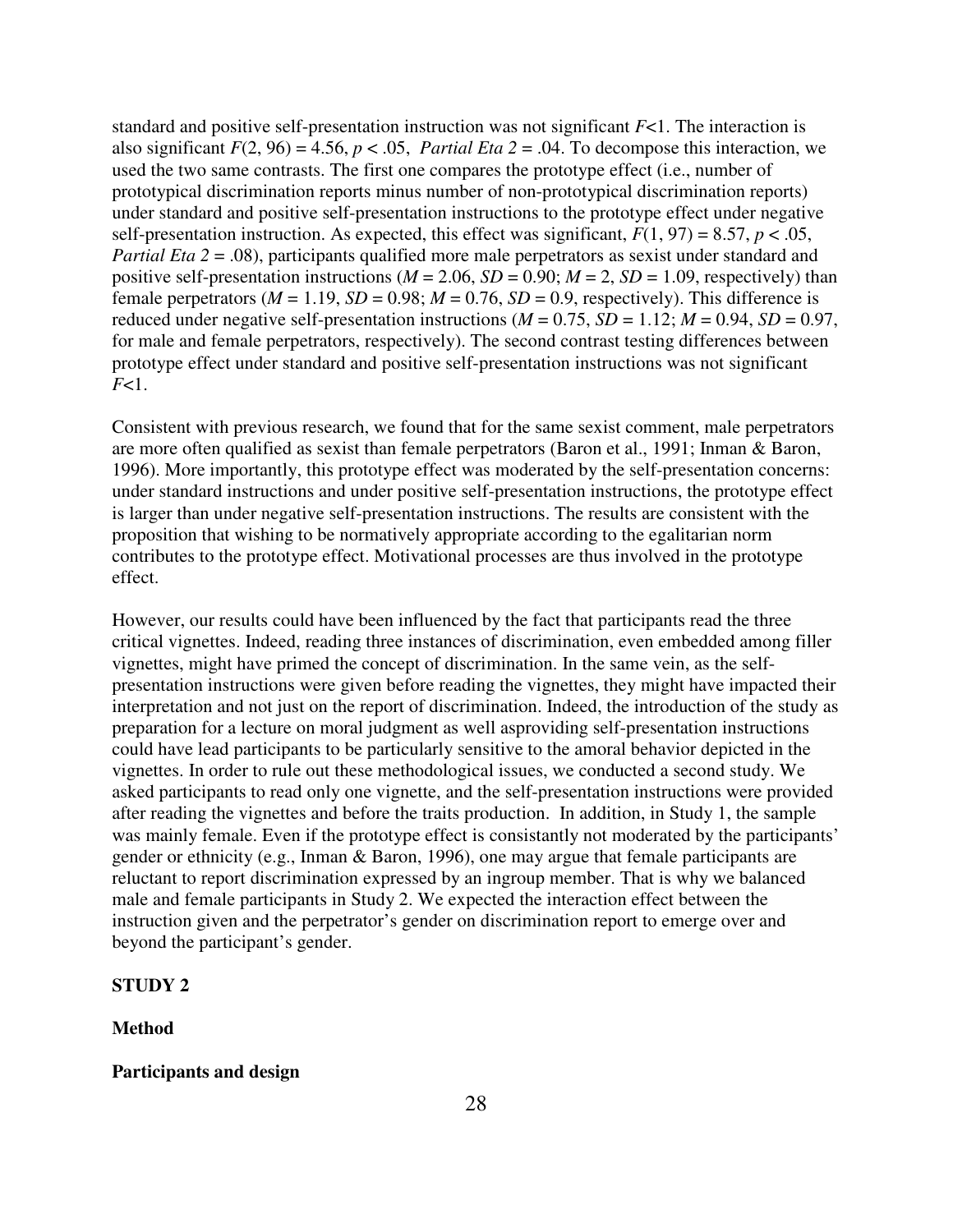One hundred and twenty eight undergraduates (74 males; 53 females; one did not report his/her gender) were recruited during a lecture and asked to take part in the study (mean age = 19.98, *SD*  $= 1.94$ ). The experiment employed a 3 (Instructions: positive self-presentation, negative selfpresentation, standard) X 2 (Perpetrator's gender: male, female) X 2 (Participant's Gender: male, female) between-subjects design.

#### **Material and Procedure**

The procedure was identical to Study 1, except that the participants read only one of the two critical vignettes used in Study 1, and that we gave self-presentation instructions after the vignette. Like in Study 1, the two raters reached a 99% agreement.

# **Results and discussion**

Judges coded the participants' responses as in Study 1. We conducted a 3 (Instructions: positive self-presentation, negative self-presentation, standard) X 2 (Perpetrator's gender: male vs. female) between-subjects logistic regression, with the vignette read as covariate [1]. This analysis did not reveal any effect of Instructions (the two orthogonal contrasts testing this main effect were non-significant, both *p* > .24), but a main effect of Perpetrator gender, *Chi-square* (*df*   $= 1, N = 128$ ) = 29.75,  $p < .05$ , that is, a prototype effect. We tested the predicted interaction via the same orthogonal contrasts than in Study 1. The first contrast compares the prototype effect under standard and positive self-presentation instructions to the prototype effect under negative self-presentation instruction and was significant *Chi-square*  $(df = 1, N = 128) = 4.30, p < .05,$ whereas the second contrast testing differences between the prototype effect under standard and positive self-presentation instructions was not, *Chi-square*  $(df = 1, N = 128) = 0.24, p = .62$ . Results showed that the prototype effect was larger under standard and positive self-presentation instructions than under negative self-presentation instruction. That is, under standard instructions, 85% of participants qualified the male perpetrator as sexist against 19.05% for the female one. Similarly, under positive self-presentation instructions, 68.18% of the participants qualified the male perpetrator as sexist against 13.04% for the female one. Under negative selfpresentation instructions, this difference is reduced, 57.14% of participants qualified the male perpetrator as sexist against 28.57% for the female one. Neither participants' gender, nor their first and second order interactions terms, impacted sexism attribution (all  $p > .19$ ), that is, our results are consistent with previous research: the prototype effect on sexist discrimination is not moderated by participants' gender (Inman & Baron, 1996). The main effect of the vignette read is not significant  $(p = .11)$ .

As expected, we replicated the results of Study 1. More participants qualified male perpetrators as sexist than female perpetrators and this prototype effect was again moderated by selfpresentation concerns: under the standard instructions, as well as under the positive selfpresentation instructions, the prototype effect was larger than under the negative selfpresentation instructions. Moreover, the prototype effect emerges over and beyond participants' gender; similarly, the participants' gender does not impact moderation of the prototype effect by self-presentation instruction.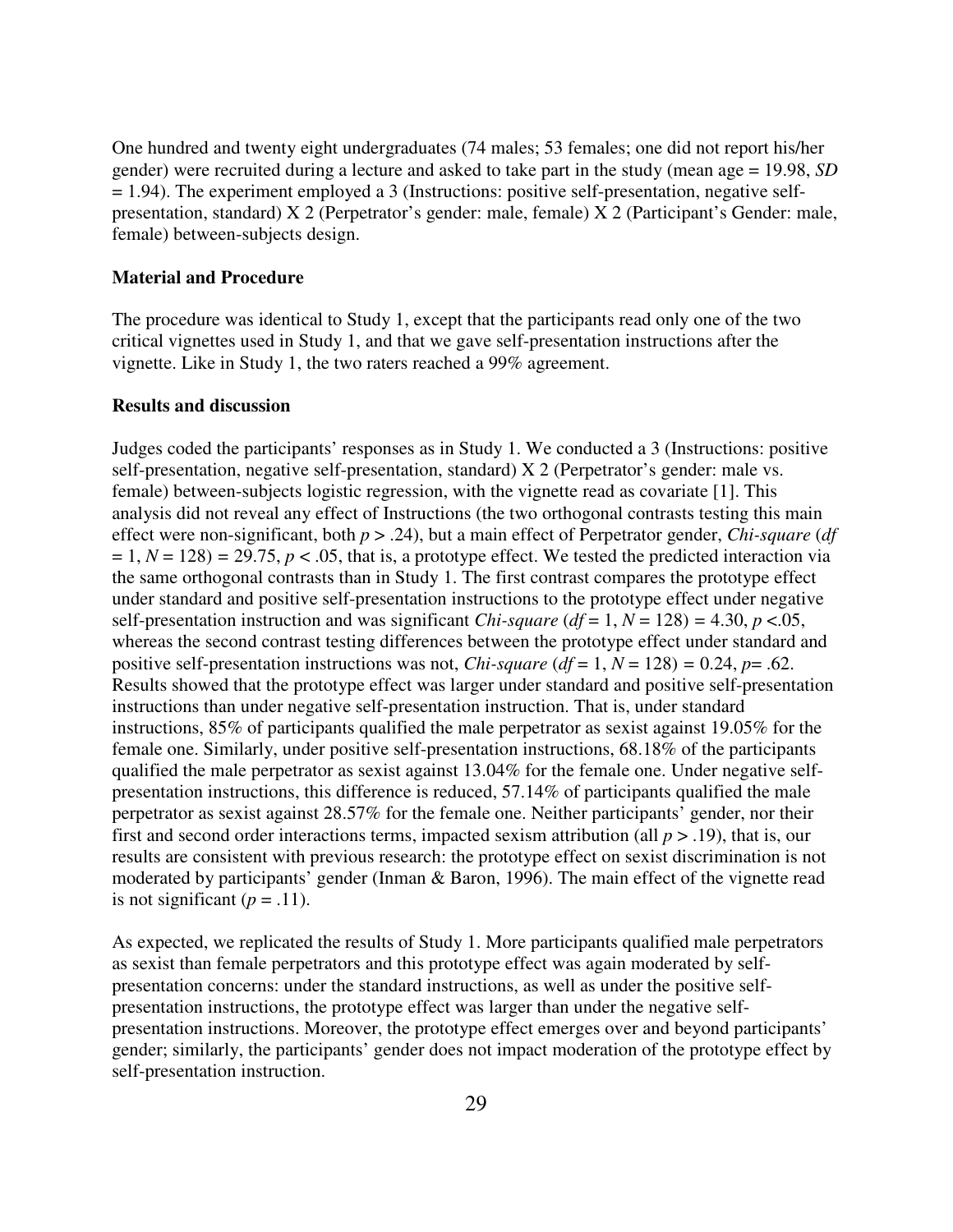### **GENERAL DISCUSSION**

Prototypical forms of prejudice are more recognized as such than non-prototypical ones because they match the representation of discrimination in memory (Inman & Baron, 1996). We proposed a complementary explanation by arguing that the tendency to report more prototypical discriminations than non-prototypical ones is at least partially due to self-presentation motivation. Because prototypical forms of discrimination are more consensual and blatant than non-prototypical ones (e.g., Baron et al., 1991), reporting the former ones is more likely to warrant a positive self-image than reporting the latter ones. In two studies, we supported this hypothesis by showing that the prototype effect is moderated by self-presentation instructions. As predicted, participants in standard and positive self-presentation condition reported more prototypical discrimination than those in negative self-presentation condition. Participants responded in order to give a good impression of themselves, even without being instructed to do so. To our knowledge, the present studies are the first attempt to show the contribution of motivational concerns to the prototype effect.

However, our results may call for an alternative interpretation. We proposed that people are basically motivated to report obvious instances of discrimination in order to foster their positive image. However, one could argue that our results can be produced by one's motivation to avoid unfairly blaming someone of having prejudicial intentions. Claiming discrimination implies accusing someone of having adopted an illegitimate criterion to make a decision, and involves the guilt of a third party (i.e., the perpetrator). Because making such attributions has heavy social consequences, the observer may adopt discrimination judgments with caution (Crosby, 1984), especially in cases of subtle instance of discrimination.

Beyond the contribution concerning the processes underlying the prototype effect, our results have implications for the interpretation of the measurement outcome usually employed in the prototype effect literature. As previously specified, the prototype effect is assessed by the production of traits following the reading of a situation depicting, for example, a perpetrator acting in a sexist way toward a female. This method is used in studies to avoid the demand characteristic if participants were directly asked to rate the actor on a list of traits (e.g., Baron et al., 1991). Our results suggest that this method does not allow ruling out motivational processes under the production of the prototype effect.

In addition, our research has implications for discrimination literature. Past research largely illustrated that the prejudiced targets are reluctant to report that they were victims of discrimination (e.g., Sechrist, Swim & Stangor, 2004; Swim & Hyers, 1999) because it's socially costly to complain about it. (Kaiser & Miller, 2001, 2003). Indeed, making an attribution to discrimination to explain a personal failure is inconsistent with the meritocratic norm (Kaiser & Major, 2006). However, discrimination claims are better accepted when expressed by observers rather than by victims (Rasinski & Czopp, 2010). Given that people struggle with competitive norms to value accountability for results on one hand, and to reach an egalitarian standard on the other hand (Katz & Hass, 1988), different norms may regulate target and observer's reactions when facing discrimination. Thus, pervasive norms are powerful regulators of outcomes issuing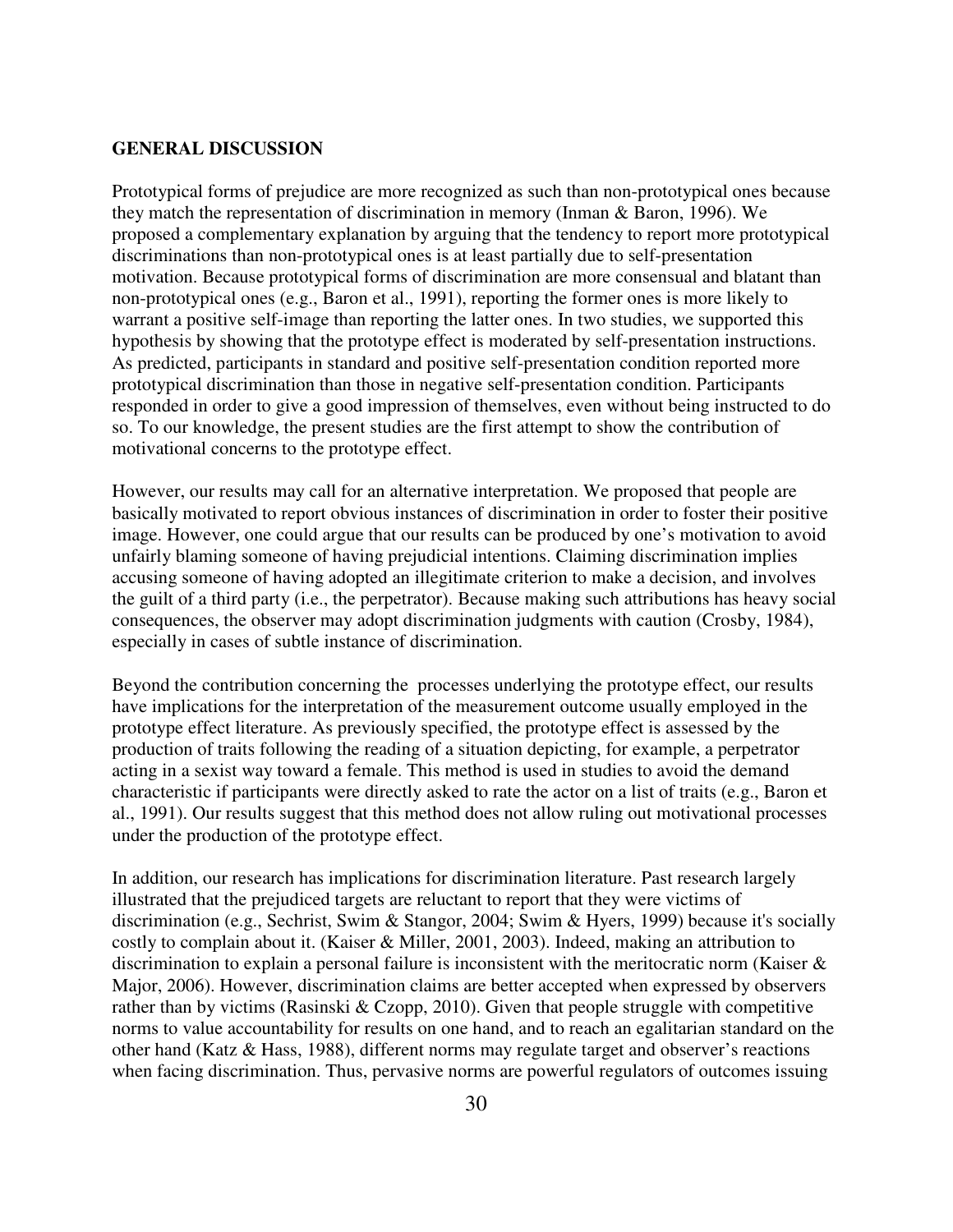from discriminatory situations. On the victim's side, it can prevent from challenging the discrimination they are facing, and on the observer's side, it can inflate reports of blatant forms of discrimination, while diminishing reports of subtler ones.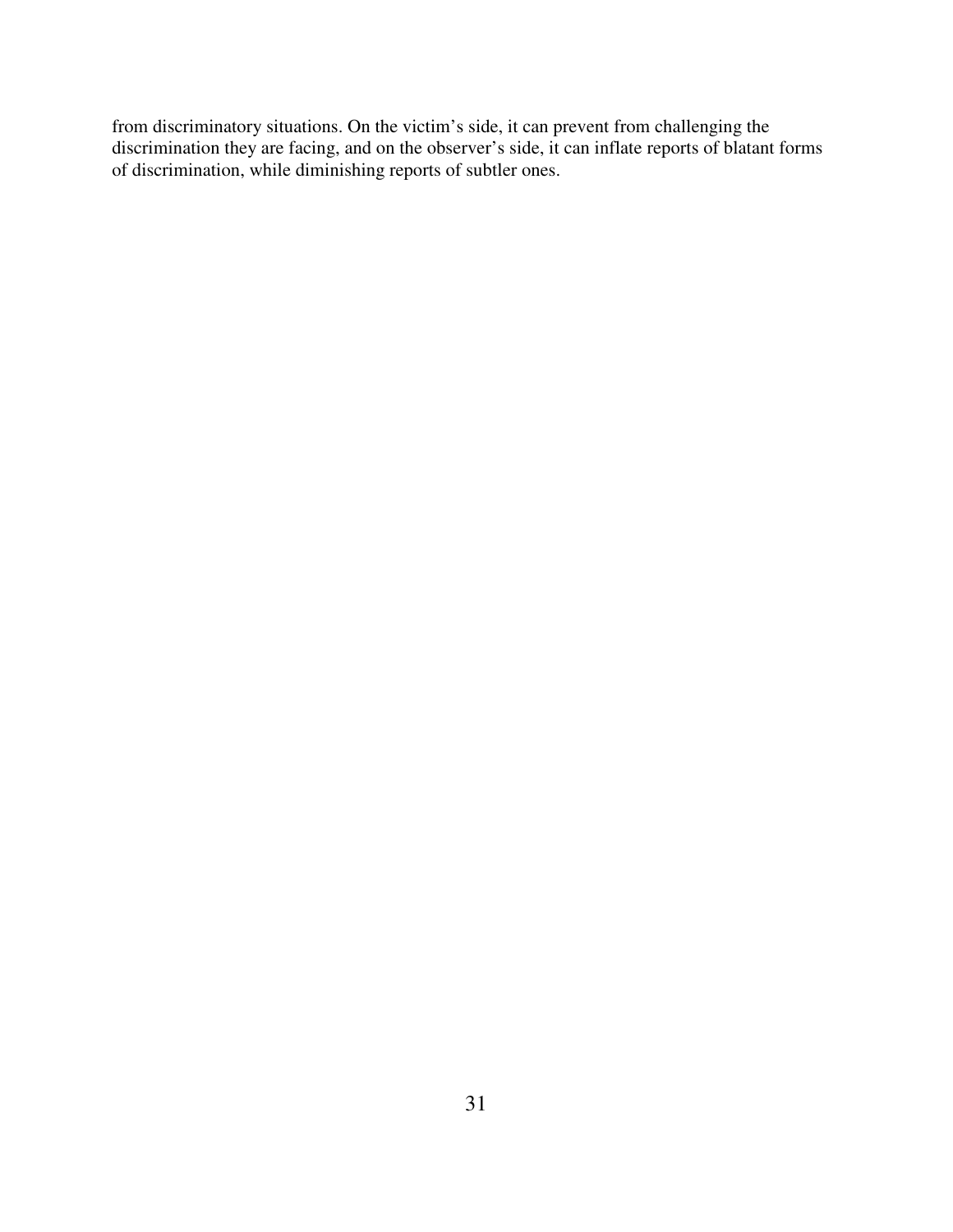# FOOTNOTE

[1] A third vignette initially included in the design failed to produce the prototype effect under standard instruction condition, and was thus withdrawn from the analysis.

# **REFERENCES**

Barreto, M., & Ellemers, N. (2005). The Perils of Political Correctness: Men's and Women's Responses to Old-Fashioned and Modern Sexist Views. *Social Psychology Quarterly*, *68*(1), 75– 88. doi:10.1177/019027250506800106

Baron, R. S., & Burgess, M. L. & Kao, C. (1991). Detecting and Labeling Prejudice: Do Female Perpetrators Go Undetected? *Personality and Social Psychology Bulletin*, *17*(2), 115–123. doi:10.1177/014616729101700201

Corning, A. F., & Bucchianeri, M. M. (2010). Perceiving racism in ambiguous situations: who relies on easy-to-use information? *The Journal of Social Psychology*, *150*(3), 258-77. doi: 10.1080/00224540903365398

Crandall, C. S., & Eshleman, A. (2003). A justification-suppression of the expression and experience of prejudice. *Psychological Bulletin*, *129*(3), 414–446. doi:10.1037/0033- 2909.129.3.414

 Crandall, C. S., Eshleman, A., & O'Brien, L. T. (2002). Social Norms and the Expression and Suppression of Prejudice : The Struggle for Internalization. *Journal of Personality and Social Psychology*, *82*(3), 359 –378. doi:10.1037//0022-3514.82.3.359

Crosby, F. J. (1984). The denial of personal discrimination. *American Behavioral Scientist*, *27*(3), 371–386. doi: 10.1177/000276484027003008

Czopp, A. M., & Monteith, M. J. (2003). Confronting prejudice (literally): reactions to confrontations of racial and gender bias. *Personality and Social Psychology Bulletin*, *29*(4), 532– 44. doi:10.1177/0146167202250923

Cunningham, G. B., Ferreira, M., & Fink, J. S. (2009). Reactions to prejudicial statements: The influence of statement content and characteristics of the commenter. *Group Dynamics: Theory, Research, and Practice*, *13*(1), 59–73. doi:10.1037/a0012967

Darnon, C., Dompnier, B., Delmas, F., Pulfrey, C., & Butera, F. (2009). Achievement goal promotion at university: social desirability and social utility of mastery and performance goals. *Journal of Personality and Social Psychology*, *96*(1), 119–34. doi:10.1037/a0012824

Dodd, E. H., Giuliano, T. A., Boutell, J. M., & Moran, B. E. (2001). Respected or Rejected : Perceptions of Women Who Confront Sexist Remarks. *Sex Roles*, *45*(7/8). doi: 10.1023/A:1014866915741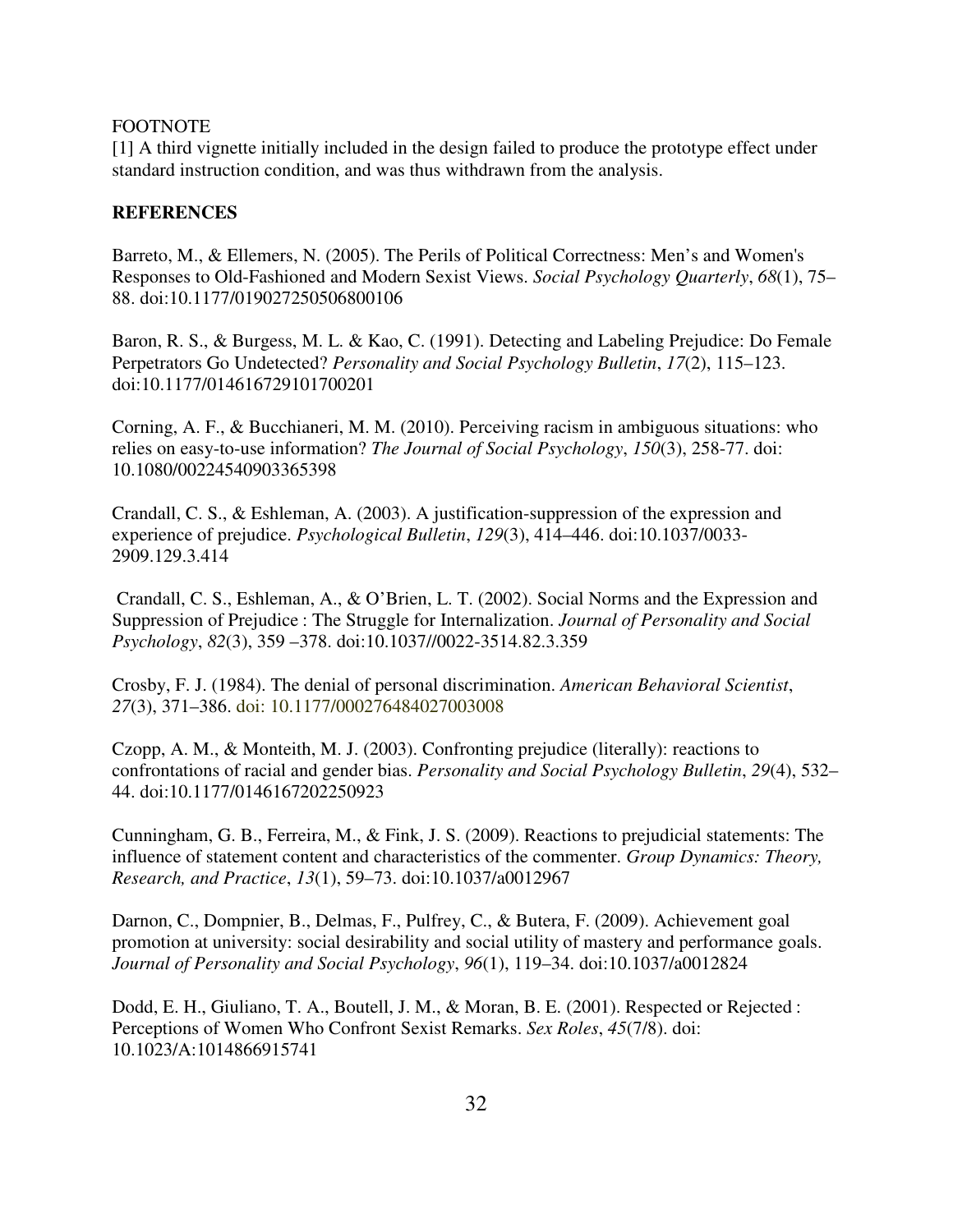Fiske, S. T. (2010). Stereotyping, prejudice and discrimination: Social biases (2th ed.). In S. T. Fiske (Eds.) *Social Beings: Core Motives in Social Psychology* (pp. 427-480). New York: Wiley.

Flournoy, J. M., Prentice-Dunn, S., & Klinger, M. R. (2002). The Role of Prototypical Situations in the Perceptions of Prejudice of African Americans1. *Journal of Applied Social Psychology*, *32*(2), 406–423. doi:10.1111/j.1559-1816.2002.tb00222.x

 Inman, M. L, & Baron, R. S. (1996). Influence of prototypes on perceptions of prejudice. *Journal of Personality and Social Psychology*, *70*(4), 727-39. doi: 10.1037/0022-3514.70.4.727

Inman, M. L., Huerta, J., & Oh, S. (1998). Perceiving discrimination: The role of prototypes and norm violation. *Social Cognition*, *16*(4), 418–450. doi:10.1177/01461672002611006

Jellison, J. M., & Green, J. (1981). A self-presentation approach to the fundamental attribution error: The norm of internality. *Journal of Personality and Social Psychology*, *40*(4), 643–649. doi:10.1037/0022-3514.40.4.643

 Kaiser, C. R., & Major, B. (2006). A Social Psychological Perspective on Perceiving and Reporting Discrimination. *Law & Social Inquiry*, *31*(4), 801–830. doi:10.1111/j.1747- 4469.2006.00036.x

Kaiser, C. R., & Miller, C. T. (2001). Stop Complaining! The Social Costs of Making Attributions to Discrimination. *Personality and Social Psychology Bulletin*, *27*(2), 254–263. doi:10.1177/0146167201272010

Kaiser, C. R., & Miller, C. T. (2003). Derogating the Victim : The Interpersonal Consequences of Blaming Events on Discrimination. *Group Processes & Intergroup Relations*, *6*(3), 227–237. doi: 10.1177/13684302030063001

Katz, I., & Hass, R. G. (1988). Racial ambivalence and American value conflict: Correlational and priming studies of dual cognitive structures. *Journal of Personality and Social Psychology*, *55*(6), 893–905. doi:10.1037//0022-3514.55.6.893

Klonis, S. C., Plant, E. A., & Devine, P. G. (2005). Internal and external motivation to respond without sexism. *Personality and Social Psychology Bulletin*, *31*(9), 1237–49. doi:10.1177/0146167205275304

Krumm, A. J., & Corning, A. F. (2008). Perceived Control as a Moderator of the Prototype Effect in the Perception of Discrimination. *Journal of Applied Social Psychology*, *38*(5), 1109– 1126. doi:10.1111/j.1559-1816.2008.00341.x

Mallett, R. K., & Wagner, D. E. (2011). The unexpectedly positive consequences of confronting sexism. *Journal of Experimental Social Psychology*, *47*(1), 215–220. doi:10.1016/j.jesp.2010.10.001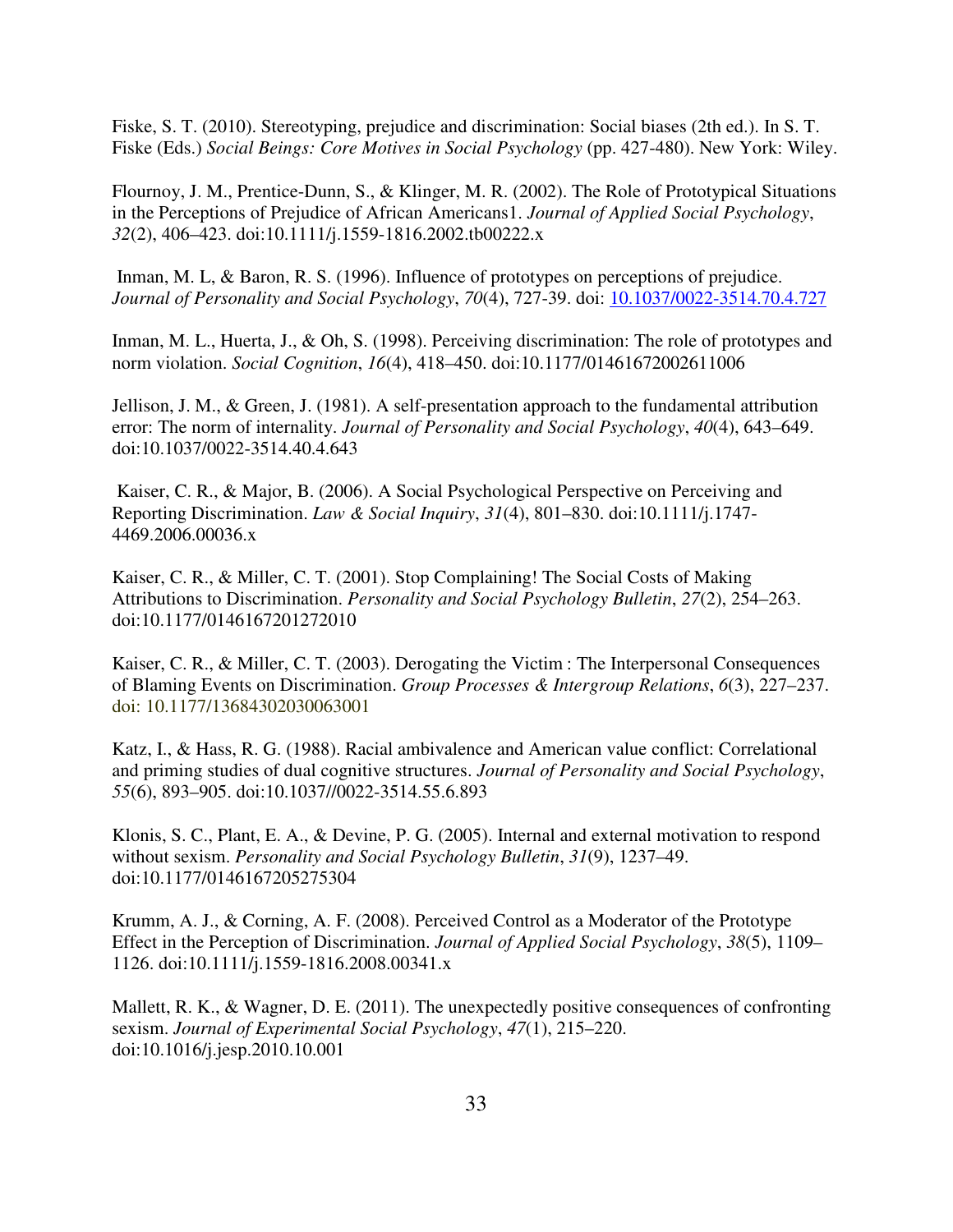Marti, M. W., Bobier, D. M., & Baron, R. S. (2000). Right before Our Eyes: The Failure to Recognize Non-Prototypical Forms of Prejudice. *Group Processes & Intergroup Relations*, *3*(4), 403–418. doi:10.1177/1368430200003004005

Monteith, M. J., & Walters, G. L. (1998). Egalitarianism, Moral Obligation, and Prejudice-Related Personal Standards. *Personality and Social Psychology Bulletin*, *24*(2), 186–199. doi:10.1177/0146167298242007

Morera, M. D., Dupont, E., Leyens, J.-P., & Désert, M. (2004). When prototypicality makes"maybes" look more certain: Another look at targets' vigilance towards prejudice cues. *European Journal of Social Psychology*, *34*(4), 437–457. doi:10.1002/ejsp.207

Paulhus, D. L. (1998). Interpersonal and intrapsychic adaptiveness of trait self-enhancement: a mixed blessing? *Journal of Personality and Social Psychology*, *74*(5), 1197-208. doi: 10.1037/0022-3514.74.5.1197

Pettigrew, T. F., & Meertens, R. W. (1995). Subtle and blatant prejudice in western Europe. *European Journal of Social Psychology*, *25*, 57–75. doi: 10.1002/ejsp.2420250106

Rasinski, H. M., & Czopp, A. M. (2010). The Effect of Target Status on Witnesses' Reactions to Confrontations of Bias. *Basic and Applied Social Psychology*, *32*(1), 8–16. doi:10.1080/01973530903539754

Sechrist, G. B., Swim, J. K., & Stangor, C. (2004). When do the stigmatized make attributions to discrimination occurring to the self and others? The roles of self-presentation and need for control. *Journal of Personality and Social Psychology*, *87*(1), 111–22. doi:10.1037/0022- 3514.87.1.111

Swim, J. K., & Hyers, L. L. (1999). Excuse Me—What Did You Just Say?!: Women's Public and Private Responses to Sexist Remarks. *Journal of Experimental Social Psychology*, *35*(1), 68–88. doi:10.1006/jesp.1998.1370

Barreto, M., & Ellemers, N. (2005). The Perils of Political Correctness: Men's and Women's Responses to Old-Fashioned and Modern Sexist Views. *Social Psychology Quarterly*, *68*(1), 75– 88. doi:10.1177/019027250506800106

Crosby, F. J. (1984). The denial of personal discrimination. *American Behavioral Scientist*, *27*(3), 371–386.

Czopp, A. M., & Monteith, M. J. (2003). Confronting prejudice (literally): reactions to confrontations of racial and gender bias. *Personality and Social Psychology Bulletin*, *29*(4), 532– 44. doi:10.1177/0146167202250923

Dodd, E. H., Giuliano, T. A., Boutell, J. M., & Moran, B. E. (2001). Respected or Rejected : Perceptions of Women Who Confront Sexist Remarks. *Sex Roles*, *45*(October 2001).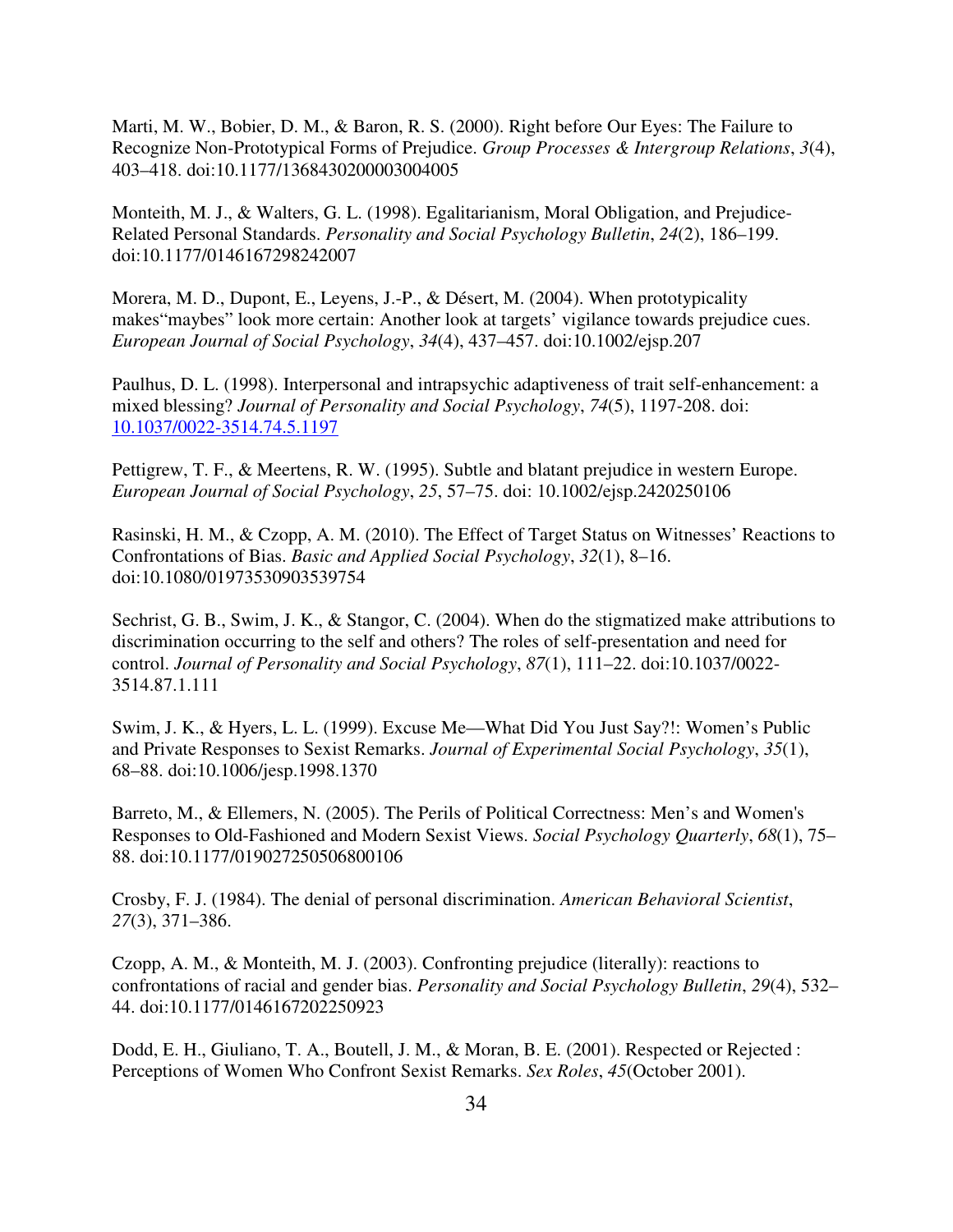Kaiser, C. R., & Major, B. (2006). A Social Psychological Perspective on Perceiving and Reporting Discrimination. *Law & Social Inquiry*, *31*(4), 801–830. doi:10.1111/j.1747- 4469.2006.00036.x

Kaiser, C. R., & Miller, C. T. (2001). Stop Complaining! The Social Costs of Making Attributions to Discrimination. *Personality and Social Psychology Bulletin*, *27*(2), 254–263. doi:10.1177/0146167201272010

Kaiser, C. R., & Miller, C. T. (2003). Derogating the Victim : The Interpersonal Consequences of Blaming Events on Discrimination. *Group Processes & Intergroup Relations*, *6*(3), 227–237.

Katz, I., & Hass, R. G. (1988). Racial ambivalence and American value conflict: Correlational and priming studies of dual cognitive structures. *Journal of Personality and Social Psychology*, *55*(6), 893–905. doi:10.1037//0022-3514.55.6.893

Mallett, R. K., & Wagner, D. E. (2011). The unexpectedly positive consequences of confronting sexism. *Journal of Experimental Social Psychology*, *47*(1), 215–220. doi:10.1016/j.jesp.2010.10.001

Pettigrew, T. F., & Meertens, R. W. (1995). Subtle and blatant prejudice in western Europe. *European Journal of Social Psychology*, *25*, 57–75.

Rasinski, H. M., & Czopp, A. M. (2010). The Effect of Target Status on Witnesses' Reactions to Confrontations of Bias. *Basic and Applied Social Psychology*, *32*(1), 8–16. doi:10.1080/01973530903539754

Sechrist, G. B., Swim, J. K., & Stangor, C. (2004). When do the stigmatized make attributions to discrimination occurring to the self and others? The roles of self-presentation and need for control. *Journal of Personality and Social Psychology*, *87*(1), 111–22. doi:10.1037/0022- 3514.87.1.111

Swim, J. K., & Hyers, L. L. (1999). Excuse Me—What Did You Just Say?!: Women's Public and Private Responses to Sexist Remarks, ,. *Journal of Experimental Social Psychology*, *35*(1), 68–88. doi:10.1006/jesp.1998.1370

Zou, L. X., & Dickter, C. L. (2013). Perceptions of racial confrontation: the role of color blindness and comment ambiguity. *Cultural Diversity & Ethnic Minority Psychology*, *19*(1), 92– 6. doi:10.1037/a0031115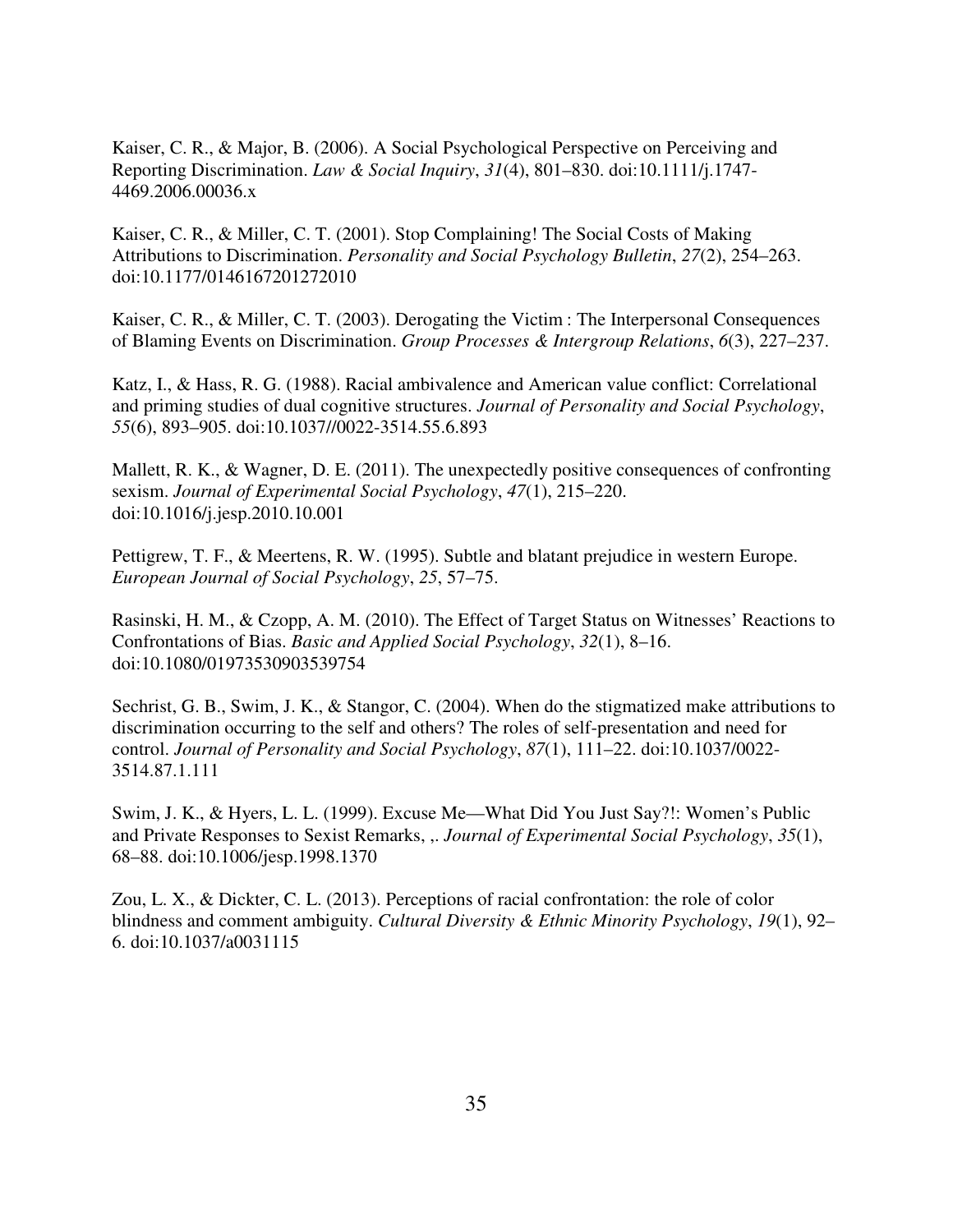# AUTHOR BIOGRAPHIES

Jennifer Bastart is a postdoc researcher at the University catholique of Louvain, Belgium

jennifer.bastart@gmail.com

Maria-Antoneta Popa-Roch is an associated professor at the University of Strasbourg, France.

maria-antoneta.popa-roch@espe.unistra.fr

Florian Delmas is an associated professor at the University Grenoble Alpes, France

florian.delmas@univ-grenoble-alpes.fr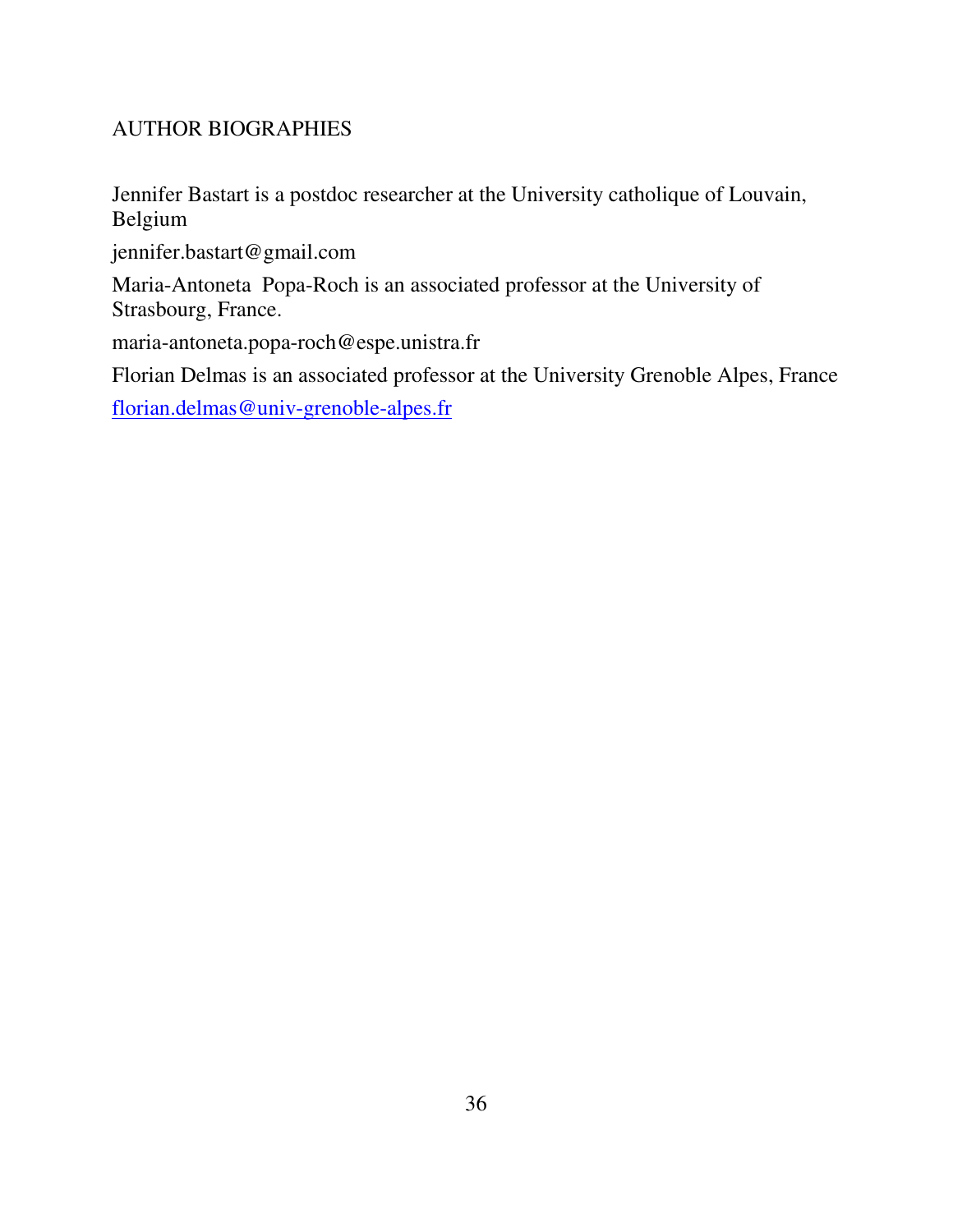# **APPENDIX A**

# *Correlation matrix of Study 1 variables*

|                                                                | 1.          | 2.       | 3.        | 4. |
|----------------------------------------------------------------|-------------|----------|-----------|----|
| 1. Perpetrator's gender $(0.5 = \text{Men} , -0.5 =$<br>Women) |             |          |           |    |
| 2. Instructions (Contrast of interest)                         | $-0.014$ ns |          |           |    |
| 3. Instructions (Residual contrast)                            | 0.025       | 0.000    |           |    |
| 4. Number of perpetrators labelled as sexist                   | $294**$     | $.277**$ | .100 $ns$ |    |

# **APPENDIX B**

# *Material*

# **Vignette 1** *(experimental item; in studies 1 and 2)*

Anne and ALAIN/BARBARA have contacted each other by advert in order to carpool. Their families live in a small town 400 miles away from the university. Anne meets ALAIN/BARBARA at the gathering place and they hit the road. Their trip will last 5 hours. They decide to take a break and eat a sandwich on the way. At lunch, Anne leaves the highway and heads for the nearest town. On arrival, she shouts out:"it's market day, it will be difficult to find a parking space!" ALAIN/BARBARA replies: "There are a lot of parking slots everywhere". "Yes, but they seem too narrow" says Anne. ALAIN/BARBARA alleges: "It's well-known that women do not know how to drive!"

### **Vignette 2** *(filler item)*

SEBASTIEN/LUCIE, Emma and Julien leave their offices at lunch and meet in the cafeteria's hallway. They have to wait for Victor, working in another office with whom they agreed to have lunch. All of a sudden they see Justine down the hallway. SEBASTIEN/LUCIE says: « Oh no, not her! I cannot stand her! Please, don't ask her to have lunch with us ». Emma and Julien are embarrassed when Justine joins them. "Hello everybody! So, Victor told me that you will have lunch together, can I come with you?". "Not at all" replies SEBASTIEN/LUCIE, "he probably made a mistake, not today". "OK", says Justine, disappointed, "I will eat alone with my computer". "Good for you! " replies SEBASTIEN/LUCIE, heading off.